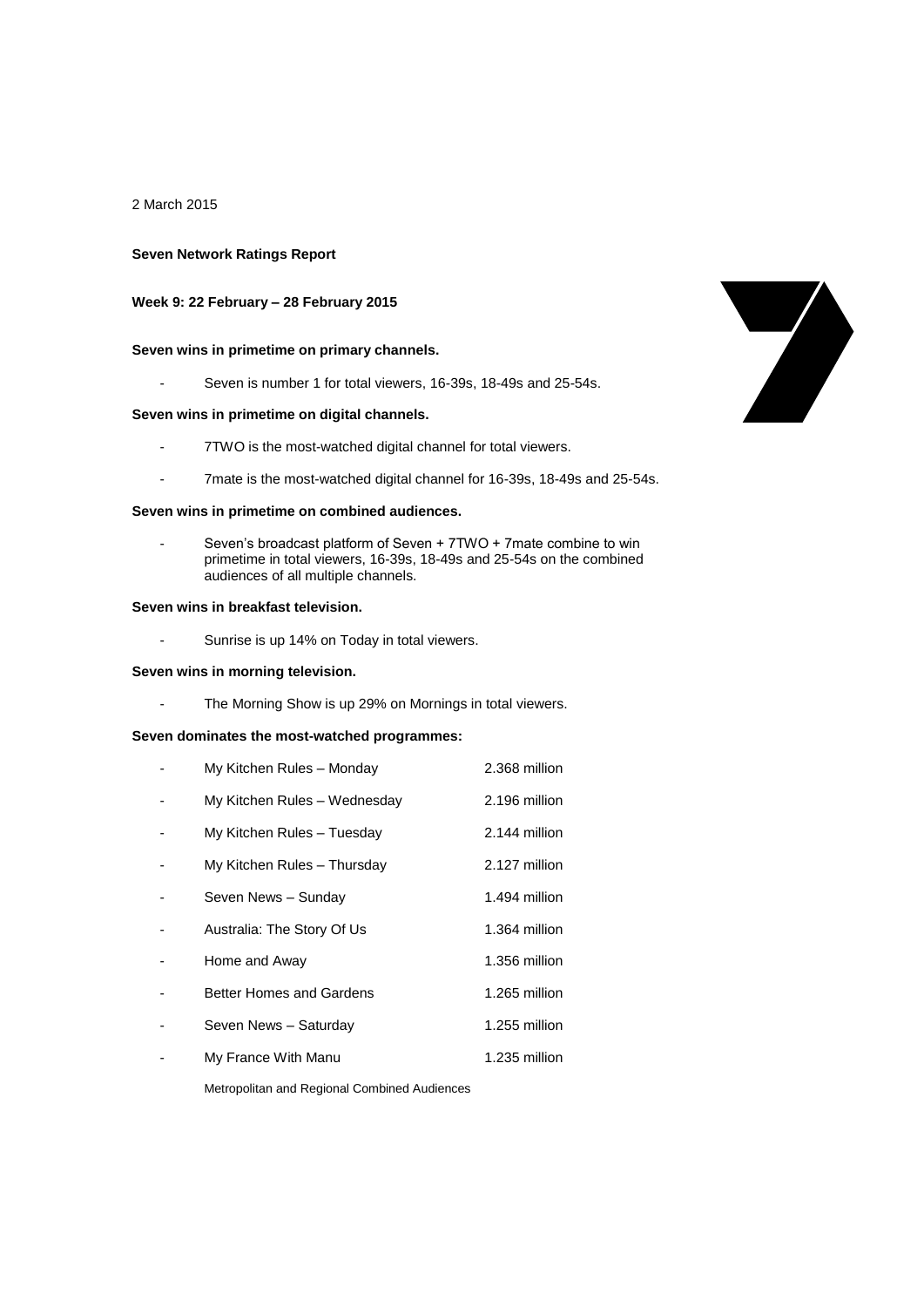### **Seven deliver across the week.**

- My France with Manu peaks at 1.078 million and ranks in Sunday's top ten most-watched programmes for total viewers, 16-39s, 18-49s and 25-54s.
- Australia: The Story Of Us peaks at 1.154 million, wins its timeslot and ranks in Sunday's top ten most-watched programmes for total viewers, 16-39s, 18-49s and 25-54s.
- Downton Abbey wins its timeslot.
- My Kitchen Rules peaks at 1.926 million and is Monday's number one most-watched programme for total viewers, 16-39s, 18-49s and 25-54s.
- Revenge wins in 16-39s, 18-49s and 25-54s.
- My Kitchen Rules peaks at 1,749 million and is Tuesday's number one most-watched programme for total viewers, 16-39s, 18-49s and 25-54s.
- My Kitchen Rules peaks at 1.788 million and is Wednesday's number one most-watched programme for total viewers, 16-39s, 18-49s and 25-54s.
- Winter wins in total viewers and ranks in Wednesday's top ten most-watched programmes for total viewers, 18-49s and 25-54s.
- My Kitchen Rules peaks at 1.776 million and is Thursday's number one most-watched programme for total viewers, 16-39s, 18-49s and 25-54s.
- Better Homes and Gardens peaks at 1.039 million wins in total viewers and ranks in Friday's top three most-watched programmes for 18-49s and 25-54s.
- Friday Night At The Movies: Battleship wins in 16-39s, 18-49s and 25-54s and is Friday's most-watched programme for 18-49s and one of the top two most-watched programmes for 25-54s.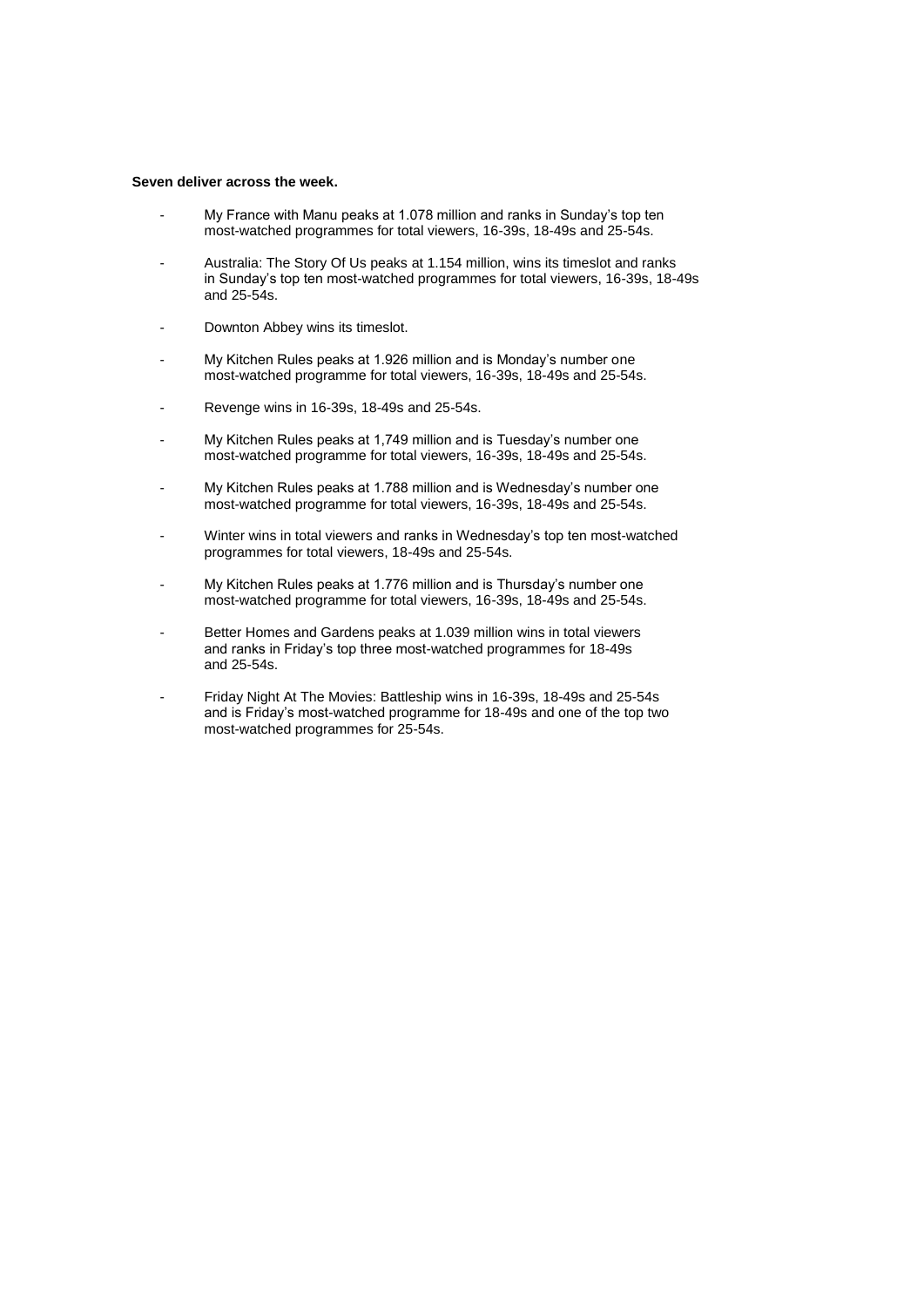## **Primetime audience demographics for primary channels**

| 6:00pm-midnight Week 9, 2015 |       |       |       |            |            |  |  |
|------------------------------|-------|-------|-------|------------|------------|--|--|
| <b>Audience shares</b>       | Seven | Nine  | Ten   | <b>ABC</b> | <b>SBS</b> |  |  |
| All People                   | 22.4% | 18.2% | 12.7% | 14.1%      | 4.4%       |  |  |
| $16 - 39s$                   | 22.5% | 20.0% | 15.8% | 6.1%       | 3.3%       |  |  |
| $18 - 49s$                   | 22.3% | 20.1% | 16.4% | 7.0%       | 3.7%       |  |  |
| 25-54s                       | 22.9% | 20.5% | 15.9% | 8.0%       | 3.7%       |  |  |

## **Primetime audience demographics for digital channels**

| 6:00pm-midnight Week 9, 2015 |         |        |            |            |  |  |
|------------------------------|---------|--------|------------|------------|--|--|
| <b>Audience shares</b>       | Total   | 16-39s | $18 - 49s$ | $25 - 54s$ |  |  |
| 7TWO                         | 4.9%    | 1.1%   | 1.5%       | 1.9%       |  |  |
| 7 <sub>mate</sub>            | 4.3%    | 7.7%   | 6.7%       | 6.0%       |  |  |
| GO!                          | 4.9%    | 7.1%   | 6.4%       | 5.9%       |  |  |
| Gem                          | 3.7%    | 3.4%   | 3.4%       | 3.5%       |  |  |
| One:                         | 1.8%    | 2.1%   | 2.2%       | 2.2%       |  |  |
| Eleven                       | 2.6%    | 4.6%   | 4.1%       | 3.8%       |  |  |
| ABC <sub>2</sub> :           | 2.6%    | 3.2%   | 2.8%       | 2.6%       |  |  |
| ABC3                         | 0.8%    | 0.5%   | 0.5%       | 0.5%       |  |  |
| ABC News 24                  | 1.6%    | 1.1%   | 1.4%       | 1.4%       |  |  |
| SBS <sub>2</sub>             | $0.9\%$ | 1.4%   | 1.3%       | 1.2%       |  |  |
| <b>NITV</b>                  | $0.1\%$ | 0.1%   | 0.1%       | 0.1%       |  |  |

## **Primetime audience demographics for combined audiences of all channels**.

| 6:00pm-midnight Week 9, 2015 |       |       |       |       |            |  |  |
|------------------------------|-------|-------|-------|-------|------------|--|--|
| <b>Audience shares</b>       | Seven | Nine  | Ten   | ABC   | <b>SBS</b> |  |  |
| All People                   | 31.7% | 26.8% | 17.1% | 19.0% | 5.4%       |  |  |
| $16 - 39s$                   | 31.2% | 30.5% | 22.5% | 10.9% | 4.8%       |  |  |
| 18-49s                       | 30.5% | 30.0% | 22.8% | 11.7% | 5.1%       |  |  |
| 25-54s                       | 30.9% | 29.8% | 21.9% | 12.4% | 5.1%       |  |  |

FTA Channels and Total TV

Copyright Oztam Data: Consolidated (Live + As Live + TSV) and Overnight (Live + As Live).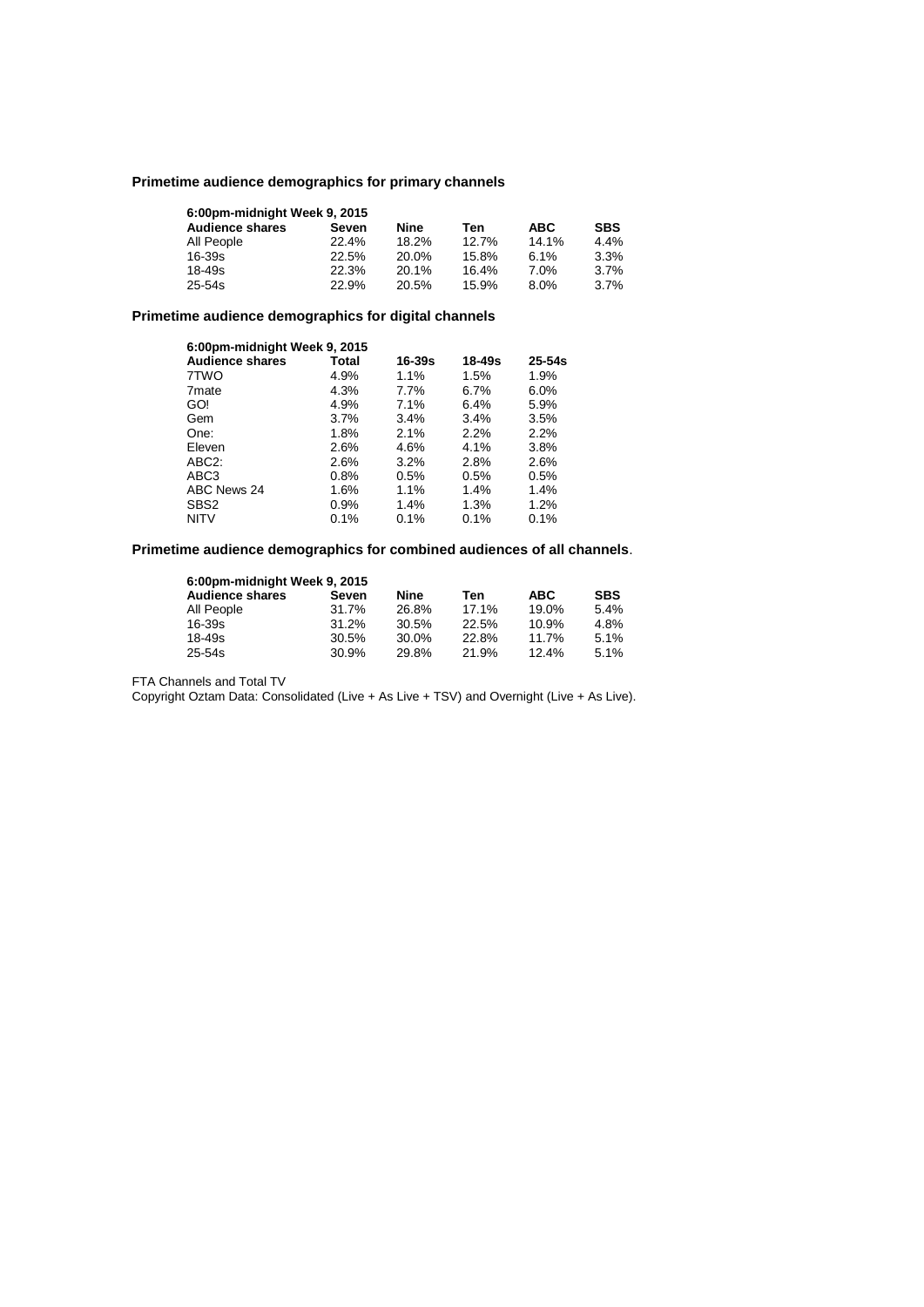### **Primetime Programming Analysis**

## **Sunday**

- Seven wins in primetime in on combined audiences.
	- Seven + 7TWO + 7mate is number one for total viewers on the combined audiences of all channels.
	- Seven + 7TWO + 7mate is up 3% on Nine + Go + Gem and up 79% on Ten + One + Eleven in total viewers.
- Seven wins in primetime on digital channels.
	- 7mate is the most-watched digital channel for total viewers, 16-39s, 18-49s and 25-54s.
- Seven wins in breakfast television. Weekend Sunrise leads Weekend Today across 7:00-10:00am.
- Seven scores in the most-watched programmes:

| <b>All People</b><br><b>Seven News</b><br>Australia: The Story Of Us<br>My France with Manu<br>Downton Abbey | #3<br>#5<br>#6<br>#8 | $25 - 54s$<br>Seven News<br>Australia: The Story of Us<br>My France with Manu | #7<br>#8<br>#9 |
|--------------------------------------------------------------------------------------------------------------|----------------------|-------------------------------------------------------------------------------|----------------|
| $16 - 39s$<br>Australia: The Story Of Us<br>My France with Manu<br>Seven News                                | #7<br>#8<br>#9       | 18-49s<br>Australia: The Story of Us<br>My France with Manu<br>Seven News     | #7<br>#8<br>#9 |

- **My France with Manu** (0.841 million) peaks at 1.078 million and ranks in Sunday's top ten most-watched programmes for total viewers, 16-39s, 18-49s and 25-54s.
- **Australia: The Story Of Us** (0.945 million) peaks at 1.154 million, wins its timeslot and ranks in Sunday's top ten most-watched programmes for total viewers, 16-39s, 18-49s and 25-54s.
- **Downton Abbey** (0.772 million) wins its timeslot.

### **Monday**

- Seven wins in primetime on primary channels.
	- Seven is number 1 for total viewers, 16-39s, 18-49s and 25-54s.
	- Seven is up 34% on Nine and up 96% on Ten in total viewers.
	- Seven is up 50% on Nine and up 82% on Ten in 16-39s. Seven is up 37% on Nine and up 62% on Ten in 18-49s. Seven is up 36% on Nine and up 63% on Ten in 25-54s.
- Seven wins in primetime on digital channels.
	- 7TWO is the most-watched digital channel for total viewers.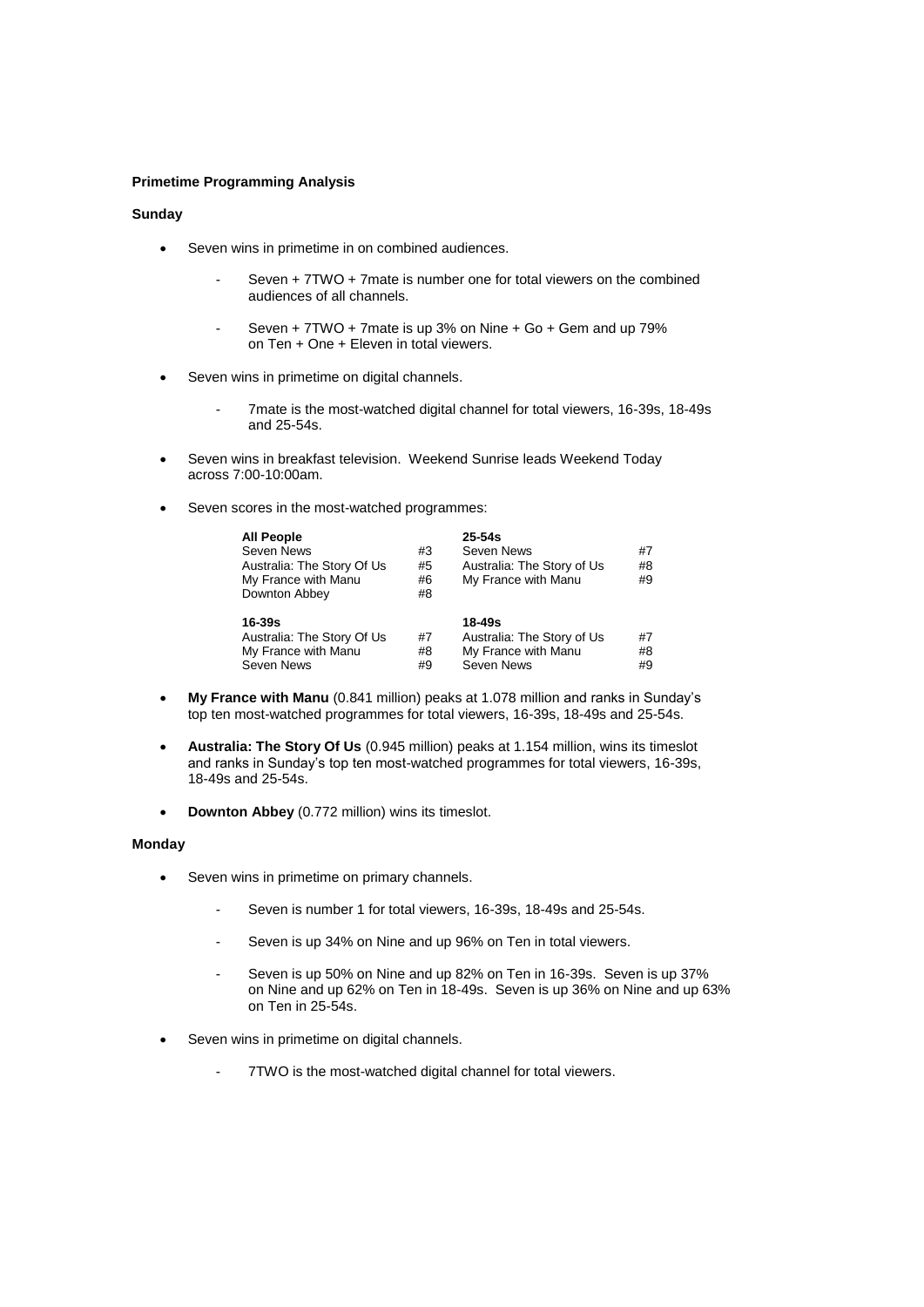- Seven wins in primetime on combined audiences.
	- 7Seven + 7TWO + 7mate is number one for total viewers, 16-39s, 18-49s and 25-54s on the combined audiences of all channels.
	- Seven (Seven + 7TWO + 7mate) is up 25% on Nine (Nine + Go + Gem) and up 96% on Ten (Ten + One + Eleven) in total viewers.
	- Seven is up 13% on Nine and up 57% on Ten in 16-39s. Seven is up 7% on Nine and up 46% on Ten in 18-49s. Seven is up 10% on Nine and up 53% on Ten in 25-54s.
- Seven wins in breakfast television. Sunrise leads Today.
- Seven wins in morning television. The Morning Show leads Mornings.
- Seven scores in the most-watched programmes:

| <b>All People</b><br>My Kitchen Rules<br>Seven News<br>Seven News - Today Tonight<br>Home and Away | #1<br>#4<br>#6<br>#7  | $25 - 54s$<br>My Kitchen Rules<br>Home and Away<br>Revenge<br>Seven News - Today Tonight | #1<br>#3<br>#6<br>#10 |
|----------------------------------------------------------------------------------------------------|-----------------------|------------------------------------------------------------------------------------------|-----------------------|
| $16 - 39s$<br>My Kitchen Rules<br>Home and Away<br>Revenge<br>Seven News - Today Tonight           | #1<br>#3<br>#4<br>#10 | 18-49s<br>My Kitchen Rules<br>Home and Away<br>Revenge<br>Seven News - Today Tonight     | #1<br>#5<br>#6<br>#9  |

- **Home and Away** (0.910 million) wins in 16-39s, 18-49s and 25-54s.
- **My Kitchen Rules** (1.624 million) peaks at 1.926 million and is Monday's number one most-watched programme for total viewers, 16-39s, 18-49s and 25-54s – 33 share in total viewers, 38 share in 16-39s, 35 share in 18-49s and 35 share in 25-54s.
- **Revenge** (0.720 million) wins in 16-39s, 18-49s and 25-54s.

### **Tuesday**

- Seven wins in primetime on primary channels.
	- Seven is number 1 for total viewers, 16-39s, 18-49s and 25-54s.
	- Seven is up 18% on Nine and up 50% on Ten in total viewers.
	- Seven is up 13% on Nine and 72% on Ten in 16-39s. Seven is up 11% on Nine and up 44% on Ten in 18-49s. Seven is up 12% on Nine and up 43% on Ten in 25-54s.
- Seven wins in primetime on digital channels.
	- 7mate is the most-watched digital channel for 16-39s, 18-49s and 25-54s.
- Seven wins in primetime on combined audiences.
	- Seven + 7TWO + 7mate is number one for total viewers, 16-39s, 18-49s and 25-54s on the combined audiences of all channels.
	- Seven (Seven + 7TWO + 7mate) is up 7% on Nine (Nine + Go + Gem) and up  $51\%$  on Ten (Ten + One + Eleven) in total viewers.
	- Seven is up 11% on Nine and up 54% on Ten in 16-39s. Seven is up 10% on Nine and up 35% on Ten in 18-49s. Seven is up 7% on Nine and up 35% on Ten in 25-54s.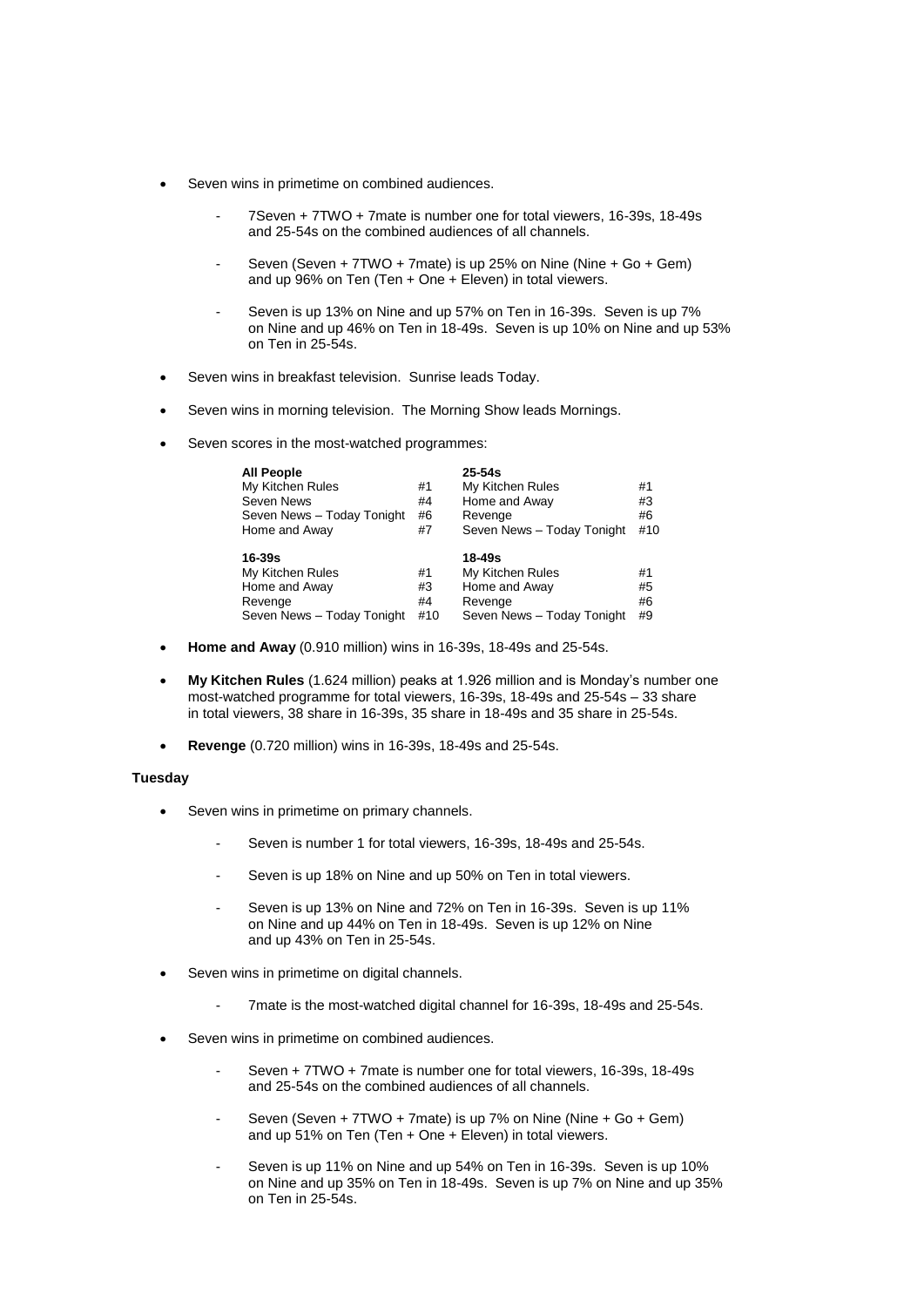- Seven wins in breakfast television. Sunrise leads Today.
- Seven wins in morning television. The Morning Show leads Mornings.
- Seven scores in the most-watched programmes:

| <b>All People</b><br>My Kitchen Rules<br>Seven News - Today Tonight<br>Seven News<br>Home and Away | #1<br>#4<br>#8<br>#9 | $25 - 54s$<br>My Kitchen Rules<br>Home and Away<br>How To Get Away With Murder | #1<br>#8<br>#9 |
|----------------------------------------------------------------------------------------------------|----------------------|--------------------------------------------------------------------------------|----------------|
| $16 - 39s$<br>My Kitchen Rules<br>How To Get Away With Murder<br>Home and Away                     | #1<br>#5<br>#6       | 18-49s<br>My Kitchen Rules<br>How To Get Away With Murder<br>Home and Away     | #1<br>#6<br>#7 |

- **Home and Away** (0.809 million) wins in 16-39s, 18-49s and 25-54s.
- **My Kitchen Rules** (1.467 million) peaks at 1,749 million and is Tuesday's number one most-watched programme for total viewers, 16-39s, 18-49s and 25-54s – 31 share in total viewers, 35 share in 16-39s, 34 share in 18-49s and 34 share in 25-54s.

## **Wednesday**

- Seven wins in primetime on primary channels.
	- Seven is number 1 for total viewers, 16-39s, 18-49s and 25-54s.
	- Seven is up 38% on Nine and up 97% on Ten in total viewers.
	- Seven is up 47% on Nine and up 55% on Ten in 16-39s. Seven is up 32% on Nine and up 44% on Ten in 18-49s. Seven is up 32% on Nine and up 59% on Ten in 25-54s.
- Seven wins in primetime on combined audiences of all channels.
	- Seven + 7TWO + 7mate is number one for total viewers, 16-39s, 18-49s and 25-54s on the combined audiences of all channels.
	- Seven (Seven + 7TWO + 7mate) is up 36% on Nine (Nine + Go + Gem) and up 101% on Ten (Ten + One + Eleven) in total viewers.
	- Seven is up 22% on Nine and up 43% on Ten in 16-39s. Seven is up 16% on Nine and up 37% on Ten in 18-49s. Seven is up 16% on Nine and up 50% on Ten in 25-54s.
- Seven wins in breakfast television. Sunrise is up 18% on Today.
- Seven wins in morning television. The Morning Show is up 33% on Mornings.
- Seven scores in the most-watched programmes:

| <b>All People</b><br>My Kitchen Rules<br>Seven News - Today Tonight<br>Seven News<br>Home and Away<br>Winter | #1<br>#4<br>#5<br>#6<br>#10 | $25 - 54s$<br>My Kitchen Rules<br>Home and Away<br>Winter<br>Seven News - Today Tonight | #1<br>#4<br>#9<br>#10 |
|--------------------------------------------------------------------------------------------------------------|-----------------------------|-----------------------------------------------------------------------------------------|-----------------------|
| 16-39s<br>My Kitchen Rules<br>Home and Away                                                                  | #1<br>#3                    | 18-49s<br>My Kitchen Rules<br>Home and Away<br>Winter<br>Seven News - Today Tonight     | #1<br>#4<br>#9<br>#10 |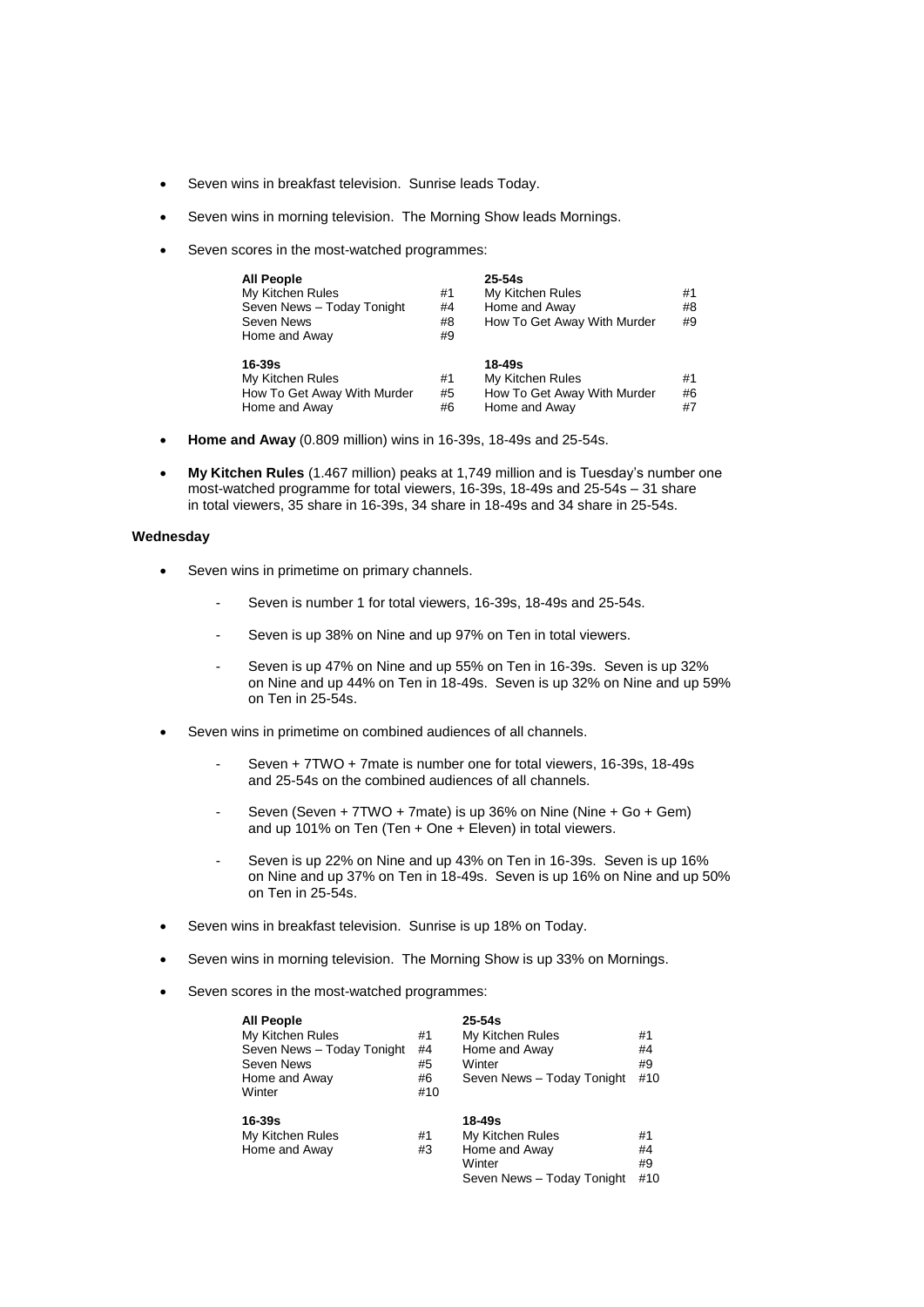- **Home and Away** (0.872 million) wins in total viewers. 16-39s, 18-49s and 25-54s.
- **My Kitchen Rules** (1.501 million) peaks at 1.788 million and is Wednesday's number one most-watched programme for total viewers, 16-39s, 18-49s and 25-54s – 32 share in total viewers, 38 share in 16-39s, 36 share in 18-49s and 36 share in 25-54s.
- **Winter** (0.731 million) wins in total viewers and ranks in Wednesday's top ten most-watched programmes for total viewers, 18-49s and 25-54s.

### **Thursday**

- Seven wins in primetime on primary channels.
	- Seven is number one for total viewers, 16-39s, 18-49s and 25-54s.
	- Seven is up 43% on Nine and up 84% on Ten in total viewers.
	- Seven is up 68% on Nine and up 48% on Ten in 16-39s. Seven is up 55% on Nine and up 37% on Ten in 18-49s. Seven is up 45% on Nine and up 45% on Ten in 25-54s.
- Seven wins in primetime on digital channels.
	- 7TWO is the most-watched digital channel for total viewers.
	- 7mate is the most-watched digital channel for 16-39s, 18-49s and 25-54s.
- Seven wins in primetime on combined audiences of all channels.
	- Seven + 7TWO + 7mate is number one for total viewers, 16-39s, 18-49s and 25-54s on the combined audiences of all channels.
	- Seven (Seven + 7TWO + 7mate) is up 39% on Nine (Nine + Go + Gem) and up 102% on Ten (Ten + One + Eleven) in total viewers.
	- Seven is up 39% on Nine and up 44% on Ten in 16-39s. Seven is up 37% on Nine and up 38% on Ten in 18-49s. Seven is up 29% on Nine and up 41% on Ten in 25-54s.
- Seven wins in breakfast television. Sunrise is up 10% on Today.
- Seven wins in morning television. The Morning Show is up 23% on Mornings.
- Seven scores in the most-watched programmes:

| <b>All People</b><br>My Kitchen Rules<br>Seven News<br>Home and Away<br>Seven News - Today Tonight | #1<br>#4<br>#5<br>#6 | $25 - 54s$<br>My Kitchen Rules<br>Home and Away<br>State of Affairs | #1<br>#2<br>#10 |
|----------------------------------------------------------------------------------------------------|----------------------|---------------------------------------------------------------------|-----------------|
| $16 - 39s$<br>My Kitchen Rules<br>Home and Away<br>State of Affairs                                | #1<br>#4<br>#7       | 18-49s<br>My Kitchen Rules<br>Home and Away<br>State of Affairs     | #1<br>#4<br>#9  |

- **Home and Away** (0.813 million) wins in total viewers, 16-39s, 18-49s and 25-54s.
- **My Kitchen Rules** (1.498 million) peaks at 1.776 million and is Thursday's number one most-watched programme for total viewers, 16-39s, 18-49s and 25-54s – 36 share in total viewers, 42 share in 16-39s, 39 share in 18-49s and 39 share in 25-54s.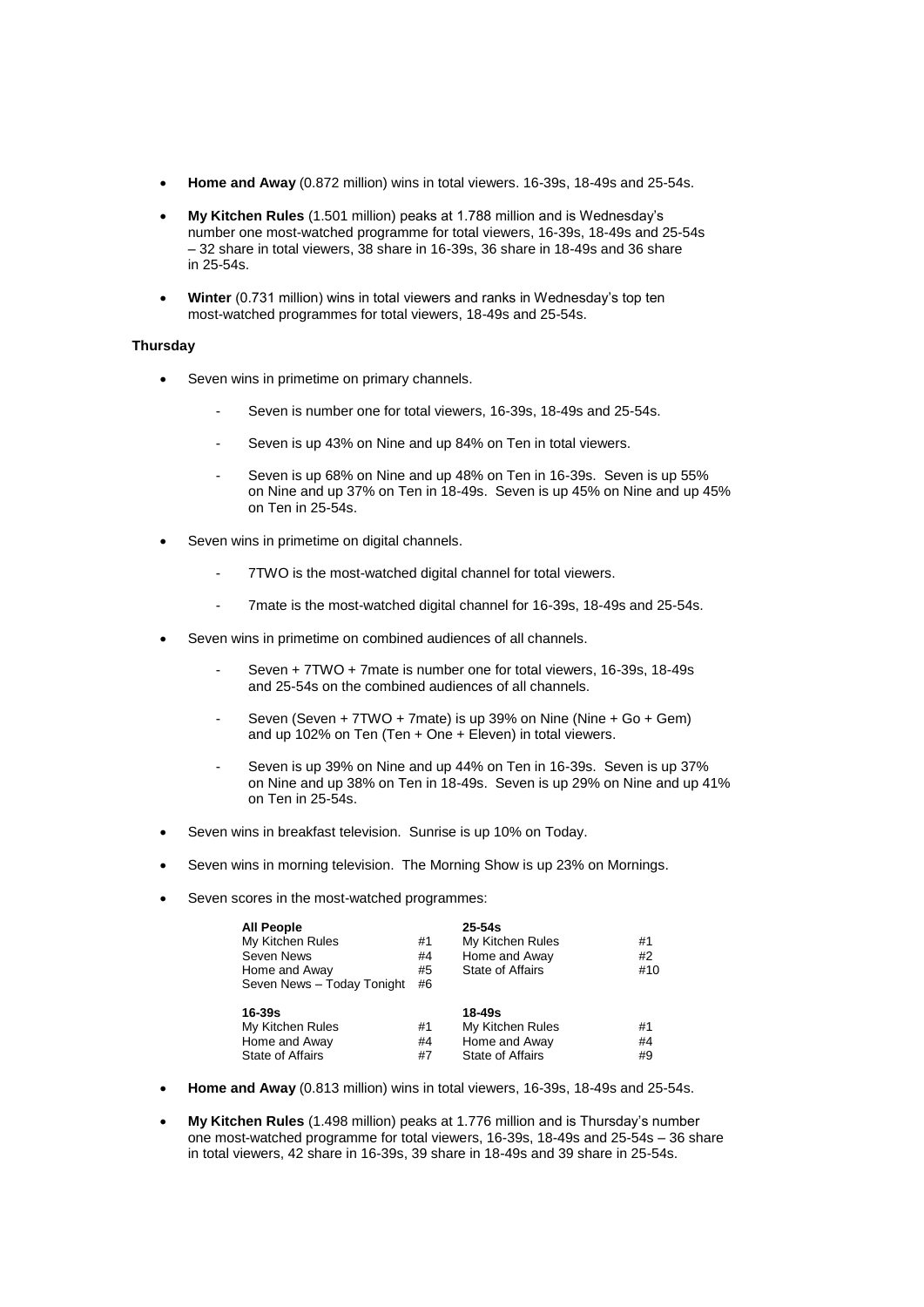#### **Friday**

- Seven wins in primetime on primary channels.
	- Seven is number 1 for total viewers, 18-49s and 25-54s.
	- Seven is up 35% on Nine and up 104% on Ten in total viewers.
	- Seven is up 53% on Ten in 16-39s. Seven is up 9% on Nine and up 65% on Ten in 18-49s. Seven is up 14% on Nine and up 77% on Ten in 25-54s.
- Seven wins in primetime on digital channels.
	- 7mate is the most-watched digital channel for 16-39s and 25-54s.
- Seven wins in primetime on combined audiences.
	- Seven + 7TWO + 7mate is number one for total viewers, 18-49s and 25-54s on the combined audiences of all channels.
	- Seven (Seven + 7TWO + 7mate) is up 27% on Nine (Nine + Go + Gem) and up 100% on Ten (Ten + One + Eleven) in total viewers.
	- Seven is up 59% on Ten in 16-39s. Seven leads Nine and is up 62% on Ten in 18-49s. Seven is up 8% on Nine and up 79% on Ten in 25-54s.
- Seven wins in breakfast television. Sunrise is up 18% on Today.
- Seven wins in morning television. The Morning Show is up 43% on Mornings.
- Seven scores in the most-watched programmes:

| <b>All People</b><br>Seven News<br>Better Homes and Gardens<br>Seven News - Today Tonight<br><b>Battleship</b> | #4<br>#5<br>#6<br>#10 | $25 - 54s$<br><b>Battleship</b><br>Better Homes and Gardens<br>Seven News | #2<br>#3<br>#10 |
|----------------------------------------------------------------------------------------------------------------|-----------------------|---------------------------------------------------------------------------|-----------------|
| $16 - 39s$<br><b>Battleship</b><br>Better Homes and Gardens                                                    | #3<br>#4              | 18-49s<br><b>Battleship</b><br>Better Homes and Gardens                   | #1<br>#3        |

- **Better Homes and Gardens** (0.790 million) peaks at 1.039 million wins in total viewers and ranks in Friday's top three most-watched programmes for 18-49s and 25-54s.
- **Friday Night At The Movies: Battleship** (0.587 million) wins in 16-39s, 18-49s and 25-54s and is Friday's most-watched programme for 18-49s and one of the top two most-watched programmes for 25-54s.

#### **Saturday**

- Seven wins in key audiences in primetime on primary channels.
	- Seven is number 1 for 25-54s.
	- Seven is up 18% on Nine and up 76% on Ten in total viewers.
	- Seven is up 4% on Nine and up 43% on Ten in 25-54s.
	- Seven is up 53% on Ten in 16-39s. Seven is up 9% on Nine and up 65% on Ten in 18-49s. Seven is up 14% on Nine and up 77% on Ten in 25-54s.
- Seven wins in breakfast television. Weekend Sunrise is up 23% on Today across 7:00-10:00am.